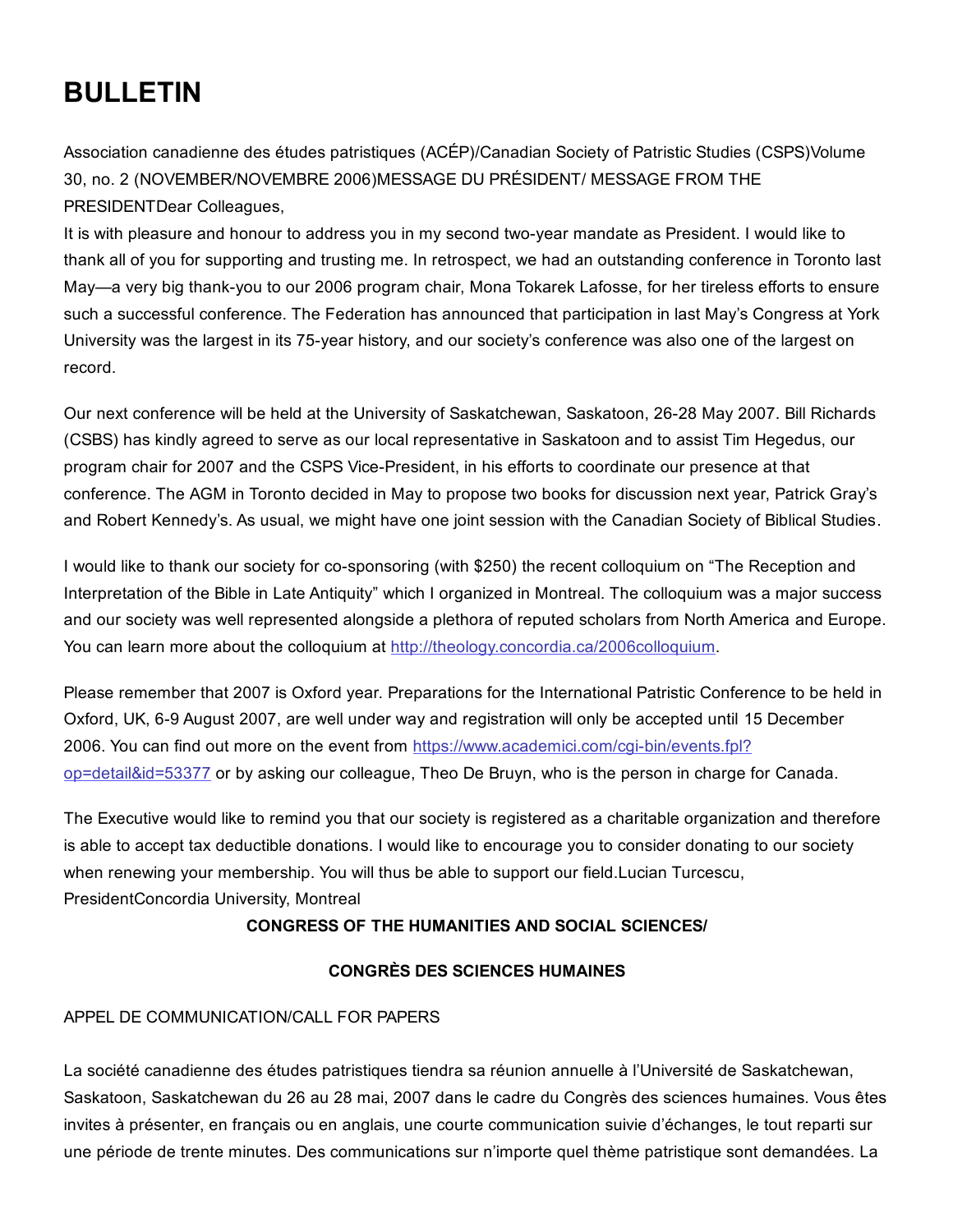Fédération canadienne des sciences humaines encourage des communications qui explorent le thème du Congrès de cette année, « Des communautés de savoir à un savoir public», mais nous accueillons les communications sur toutes les matières concernant notre domaine. On devra faire parvenir au plus tard le 31 janvier 2007 le titre de la communication, un bref résumé d'une centaine de mots, et une indication de tout besoin technique éventuel (équipement informatique ou audiovisuel) au responsable du programme. Vous pourriez envoyer vos soumissions par courriel au responsable du programme, Dr. Tim Hegedus. Il faut que le programme soit approuvé pour distribution en février. Donc, les soumissions qui n'arrivent pas à l'heure ne peuvent pas être inclues. On ne peut pas accorder des demandes de audiovisuel après la date limite.

Tim Hegedus, Ph.D.

thegedus@wlu.ca (intitulé votre courriel "CSPS abstract")

The Canadian Society of Patristic Studies will hold its annual meeting at the University of Saskatchewan, Saskatoon, Saskatchewan, May 26-28, 2007. Papers in English or French are invited for presentation in the form of short communications followed by discussion (time for presentation and discussion is usually 30 minutes). Papers on any theme relevant to patristic studies are invited. The Federation for the Humanities and Social Sciences encourages papers exploring the topic of this year's Congress, "Making Public Knowledge Making Knowledge Public," but we welcome submissions on any topic relevant to our field. Proposed titles, an abstract of approximately 100 words, and an indication of audio-visual requirements should be submitted by January 31, 2007 at the latest. Please submit proposals via e-mail to the programme coordinator, Dr. Tim Hegedus. The programme must be approved for printing in February; therefore, proposals that are not submitted in time cannot be accommodated within the schedule. Audio-visual requests cannot be granted after the deadline.

Tim Hegedus, Ph.D. thegedus@wlu.ca (please entitle your email "CSPS abstract")

#### PRIX D'ESSAI/ESSAY PRIZE

Nous invitons des rédactions d'étudiants sur le christianisme ancien du IIe au VIe siècle. Sont éligibles les rédactions de vos étudiants de premier cycle ou des cycles supérieures qui ont été réalisées au cours de l'année civile 2006.

Prix: Le gagnant ou la gagnante recevra le statu de membre étudiant de l'association pour un an. De plus, il remportera, à son choix, un des deux prix suivants: un chèque de 100 dollars ou un remboursement d'une partie de ses frais (jusqu'à concurrence de 200 dollars) de voyage au Colloque annuel de l'association pendant la réunion des Congrès des sciences humaines à l'Université de Saskatchewan, Saskatoon, Saskatchewan, du 26 mai au 28 mai, 2007, afin d'y présenter son essai. Si le gagnant ou gagnante informe la société de son intention de présenter l'essai de gain en mars 30, 2006, il/elle recevra aussi une inscription sans frais.

Date limite: le 31 janvier 2007.

Le gagnant/la gagnante sera contacté le 20 mars 2007 ou avant cette date.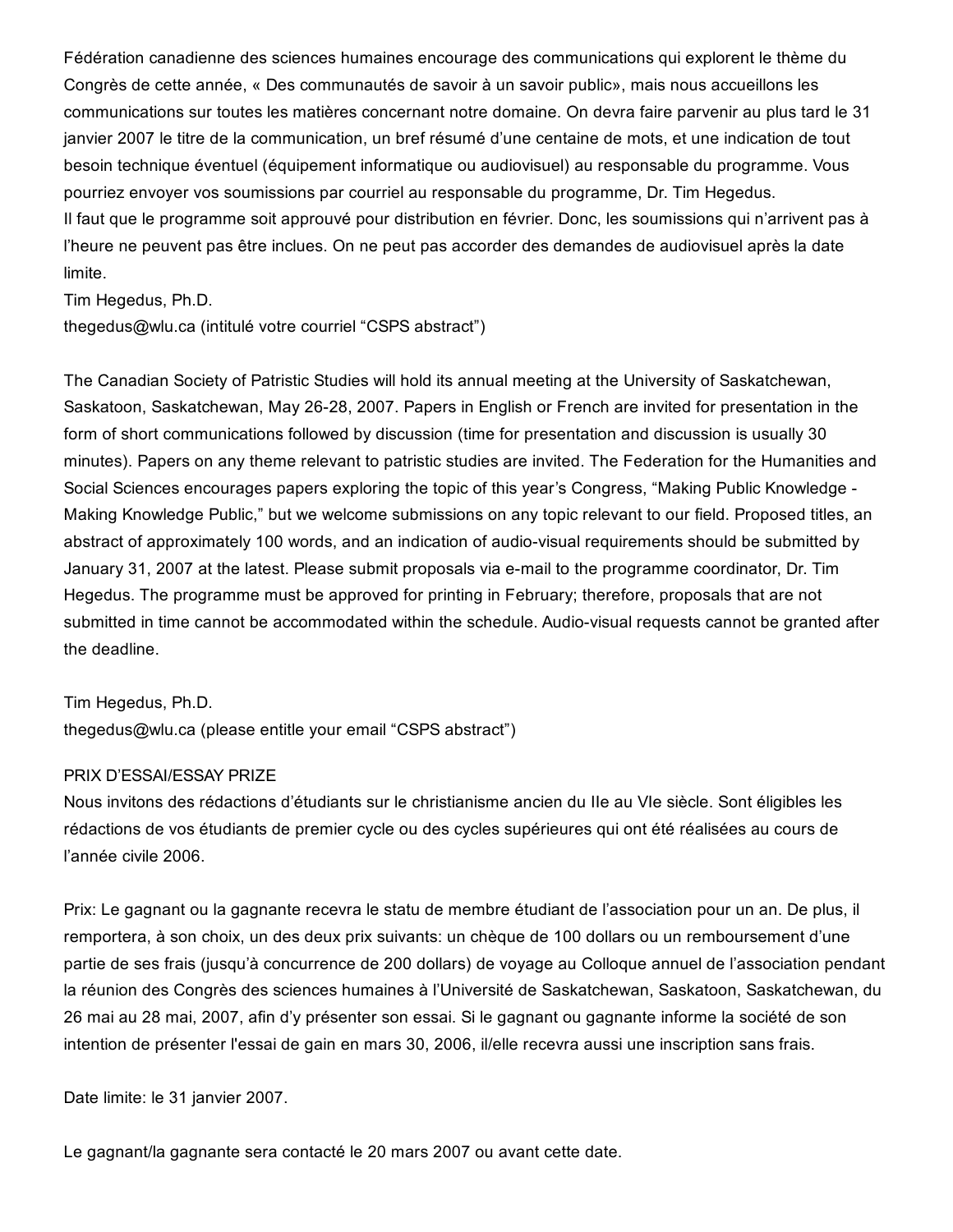Veuillez adresser les textes à:

Dr. Lorraine Buck 45 Inkerman Dr., CHARLOTTETOWN. PE C1A 2P4

Faculty and students are invited to recommend student essays that deal with early Christianity (100-600) for this prize. To be eligible, essays should have been submitted in the course of the calendar year 2006. Both graduate and undergraduate essays will be considered.

Award: The winning essayist will receive one year of membership in the Society, as well as the choice between a cheque for 100 dollars or the assurance of receiving the costs (up to a limit of 200 dollars) of his or her travel to the annual conference of the Society during the Congress of the Humanities and Social Sciences at the University of Saskatchewan, Saskatoon, Saskatchewan, May 26-28, 2007, for the purpose of presenting the winning essay. If the essay winner informs the Society of his/her intention to present the winning essay by March 30, 2007, he/she will also receive a complimentary registration.

Deadline: January 31, 2007

Notification: The winner will be notified on or before March 20, 2007.

Please address submissions to:

Dr. Lorraine Buck 45 Inkerman Dr., CHARLOTTETOWN. PE C1A 2P4

### ANNONCES / ANNOUNCEMENTS

CSPSACÉP members are cordially invited to plan an early arrival in Saskatoon for a bilingual, international, interdisciplinary conference on "Sixteenth-Century Commentary / Le commentaire au XVI<sup>e</sup> siècle" hosted May 2425 in Saskatoon by University of Saskatchewan faculty in Classical, Medieval, and Renaissance Studies, just before the Congress opens on May 26. Accommodation will be available through the Congress website from May 23. Congress participants are welcome to register for both (or either of) the conference's academic programme and its excursion to Wanuskewin Heritage Park, an archaeological site exhibiting 6,000 years of native culture. The excursion on May 25 from 1 to 8 p.m will include a sack lunch, native dancing, guided tours and other educational activities for adults and children, and a bison barbecue dinner. To register for either the academic programme or the excursion, visit the "Sixteenth-Century Commentary"website: http://www.usask.ca/cmrs/conference/index.html

SR APPEAL: As many of you know, for the last couple of years Mary Ann Beavis and I have been sharing the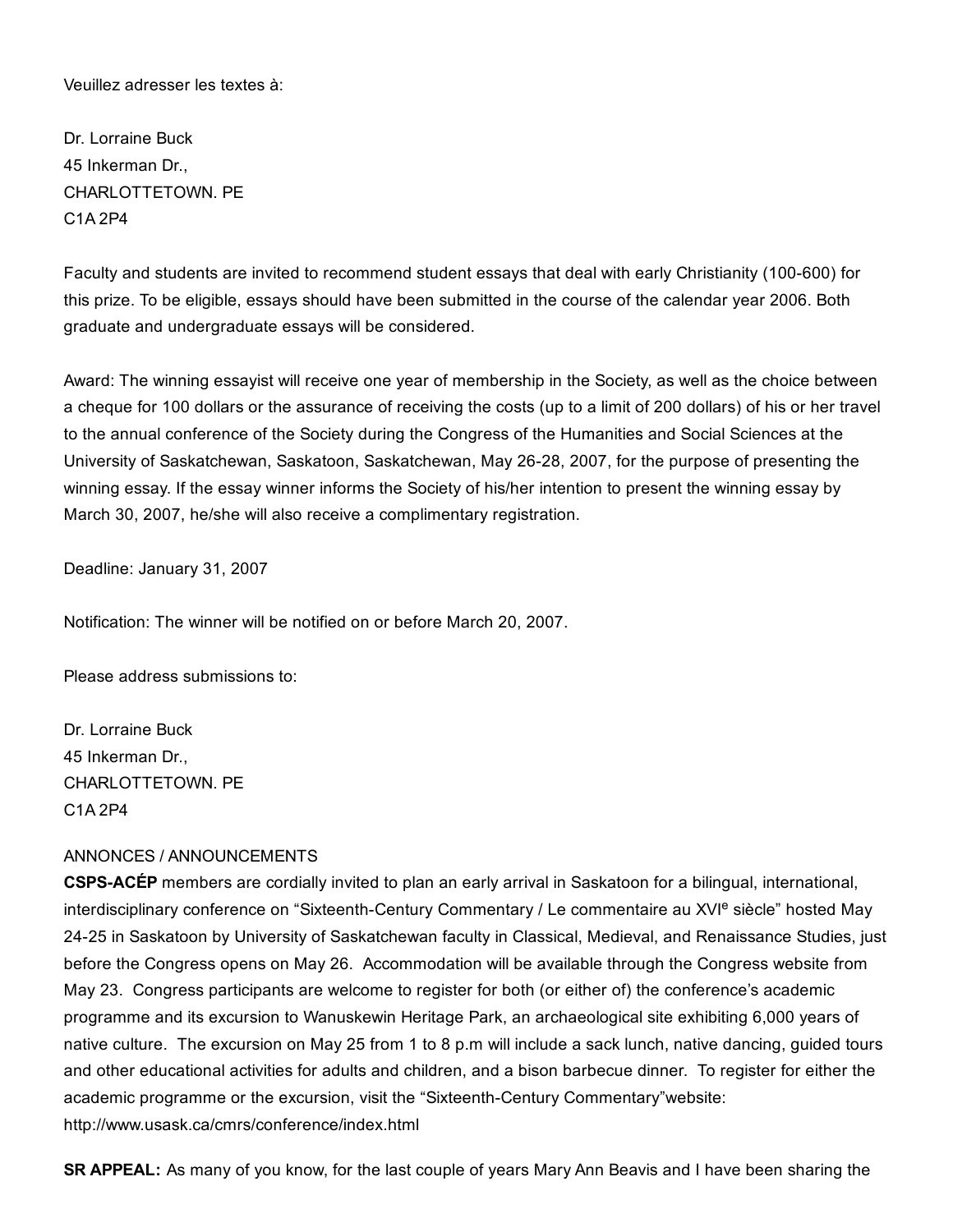editorship of the CCSR's SR series. Mary Ann looks after Bible and religious studies submissions and I do theology and history. We are having increasing difficulty in finding readers for the manuscripts sent in all areas, and this is a cry for help. Would you (1) please tell us the areas in which you consider yourself competent to evaluate manuscripts (please don't be modest), and (2) would you also tell us the areas in which you know your friends/colleagues have competencies (in case they don't read this, or are shy). In either case, e-mail or snailmail addresses would be very helpful. Our e-mails are mbeavis@stmcollege.ca and

[joanne.mcwilliam@utoronto.ca.](mailto:joanne.mcwilliam@utoronto.ca) Evaluating a manuscript is an act of collegiality and kindness. The honorarium is now \$150, but we know your time is worth more than that. We find it a bit embarrassing when we have to go to the United States for readers. Most of the time we should be able to look after our own. Thank you for any help you can give us, All good wishes, Mary Ann Beavis and Joanne McWilliam.

#### NOUVELLES/NEWS

MICHAEL KALER recently and successfully defended his dissertation. Since then, he has begun his postdoctoral project, researching the use of Paul's image and writings among the writings found at Nag Hammadi (at McMaster, under the supervision of Annette Yoshiko Reed), as well as continuing to teach Coptic at U of T, leading enthusiastic reading groups of Coptophiles at U of T and McMaster, and contributing articles to upcoming issues of the Harvard Theological Review and Vigiliae Christianae. In non-academic pursuits, he is also collaborating with Toronto pop group the Ugly Bug Band, writing lyrics and music for an album of 'Bible songs for gnostics,' to be released spring 2007."

CHARLES KANNENGIESER : A second edition, revised and updated, of the Handbook of Patristic Exegesis (Brill, 2004) is in preparation for Oxford Conference of 2007. Any advice or complementary information would be warmly welcomed, send them to [kannenc@alcor.concordia.ca](mailto:kannenc@alcor.concordia.ca)

ANNE PASQUIER : je viens d'être nommée représentante pour le Canada ou correspondante pour la revue Adamantius (Journal of the Italian Research Group on Origen and the Alexandrian Tradition). Les articles sont les bienvenues, entre autres sur le gnosticisme.

TIM PETTIPIECE: I successfully defended my dissertation, "Counting the Cosmos: Five-part Numeric Patterning in the Manichaean Kephalaia," in August at Université Laval. I was also invited to present "The Limbs of the Soul: The Manichaean Reception of an Apocryphal Motif" to the Ottawa Apocrypha Workshop (UofOttawa) and "Separating Light from Darkness: Biblical Traditions in Manichaean Exegesis" to the Colloquium, Reception and Interpretation of the Bible in Late Antiquity. In addition, I have an article, "The Faces of the Father: "Pentadization" in *Kephalaia* Chapter 21 forthcoming in *Vigiliae christianae*.

KEN STEINHAUSER: My critical edition was published: Anonymi in Job commentarius, edidit Kenneth B. Steinhauser adiuvantibus Hildegund Müller et Dorothea Weber, Corpus Scriptorum Ecclesiasticorum Latinorum 96. Vienna: Austrian Academy of Sciences Press, 2006.

MARK VESSEY is doing time as Associate Head and Chair of the Graduate Program in the English Department at UBC, where he has also been appointed (honorary) Professor of Later Latin Literature in the Department of Classical, Near Eastern and Religious Studies. This summer he gave papers at international conferences on Jerome, in Cardiff, and on Erasmus, in Oxford. He recently contributed an introduction and notes to a new edition of A. C. Outler's translation of Augustine's *Confessions,* to appear next year in the Barnes & Noble